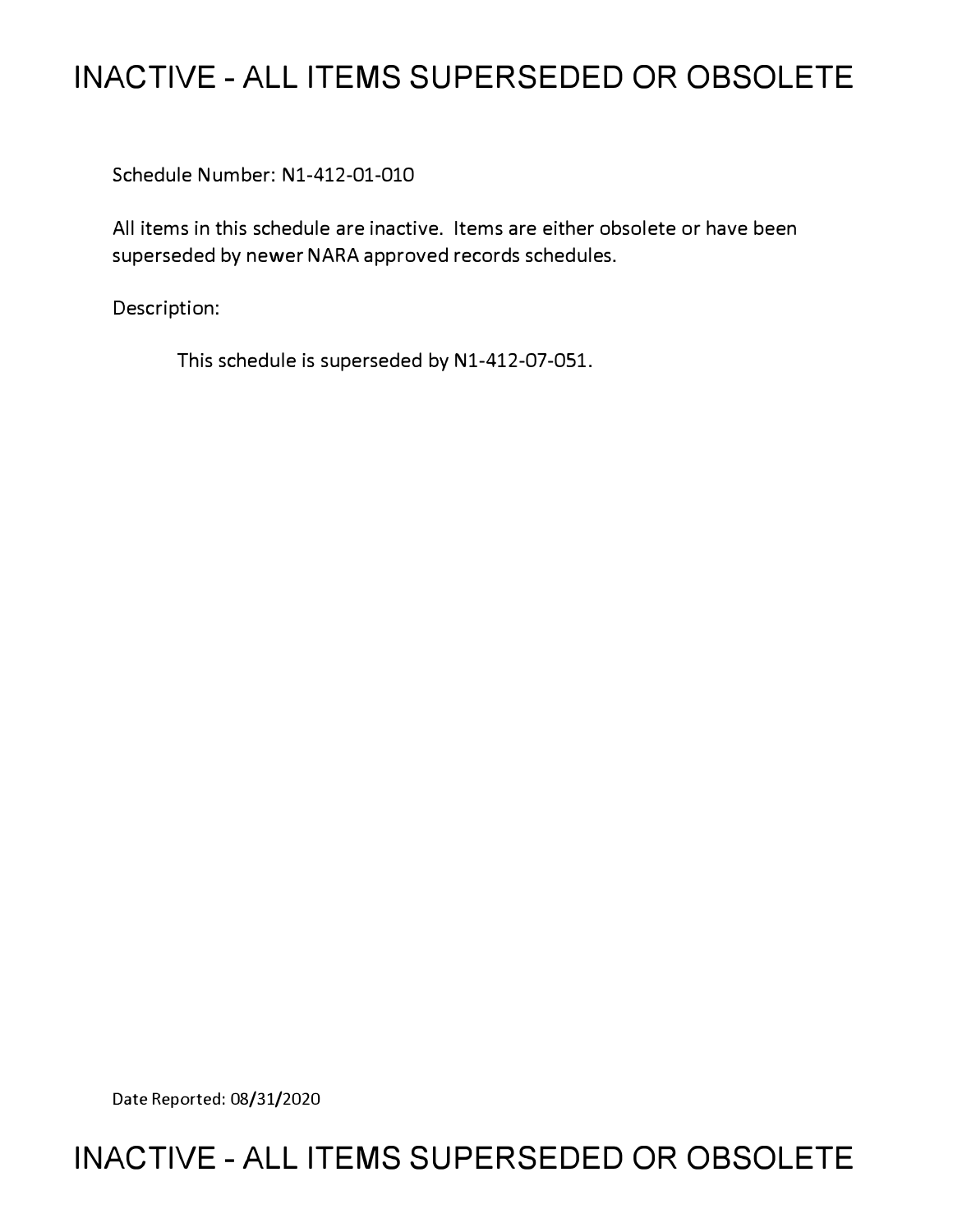| <b>LEAVE BLANK (NARA use only)</b><br><b>REQUEST FOR RECORDS DISPOSITION AUTHORITY</b><br><b>JOB NUMBER</b><br>TII – 4 I 2 – 0 I – I 0<br>(See Instructions on reverse)<br>TO NATIONAL ARCHIVES and RECORDS ADMINISTRATION (NIR)<br>WASHINGTON, DC 20408<br>11-20-2000<br>1. FROM (Agency or establishment)<br>NOTIFICATION TO AGENCY<br><b>Environmental Protection Agency</b><br>2. MAJOR SUBDIVISION<br>In accordance with the provisions of 44<br>U.S.C. 3303a the disposition request,<br>including amendments, is approved except<br>for items that may be marked "disposition<br>not approved" or "withdrawn" in column 10.<br>Office of Prevention, Pesticides, and Toxic Substances<br>3. MINOR SUBDIVISION<br>Office of Pollution Prevention and Toxics<br>4. NAME OF PERSON WITH WHOM TO CONFER<br><b>5 TELEPHONE</b><br><b>DATE</b><br><b>ARCHIVIST OF THE LINITED STATES</b><br>9.167<br>Chris O'Donnell<br>202-260-1324<br><b>6. AGENCY CERTIFICATION</b> |                                 |
|-------------------------------------------------------------------------------------------------------------------------------------------------------------------------------------------------------------------------------------------------------------------------------------------------------------------------------------------------------------------------------------------------------------------------------------------------------------------------------------------------------------------------------------------------------------------------------------------------------------------------------------------------------------------------------------------------------------------------------------------------------------------------------------------------------------------------------------------------------------------------------------------------------------------------------------------------------------------------|---------------------------------|
|                                                                                                                                                                                                                                                                                                                                                                                                                                                                                                                                                                                                                                                                                                                                                                                                                                                                                                                                                                         |                                 |
|                                                                                                                                                                                                                                                                                                                                                                                                                                                                                                                                                                                                                                                                                                                                                                                                                                                                                                                                                                         |                                 |
|                                                                                                                                                                                                                                                                                                                                                                                                                                                                                                                                                                                                                                                                                                                                                                                                                                                                                                                                                                         |                                 |
|                                                                                                                                                                                                                                                                                                                                                                                                                                                                                                                                                                                                                                                                                                                                                                                                                                                                                                                                                                         |                                 |
|                                                                                                                                                                                                                                                                                                                                                                                                                                                                                                                                                                                                                                                                                                                                                                                                                                                                                                                                                                         |                                 |
|                                                                                                                                                                                                                                                                                                                                                                                                                                                                                                                                                                                                                                                                                                                                                                                                                                                                                                                                                                         |                                 |
| I hereby certify that I am authorized to act for this agency in matters pertaining to the disposition of its records<br>and that the records proposed for disposal on the attached $\frac{3}{2}$ page(s) are not now needed for the<br>of this agency or will not be needed after the retention periods specified; and that written concurrence from<br>the General Accounting Office, under the provisions of Title 8 of the GAO Manual for Guidance of Federal<br>Agencies,<br>is not required;<br>is attached; or<br>has been requested.<br>X<br>SIGNATURE OF AGENCY REPRESENTATIVE<br><b>DATE</b><br><b>TITLE</b><br>Chris D'Donell<br>11/2/00<br>Agency Records Officer                                                                                                                                                                                                                                                                                            |                                 |
| 9. GRS OR<br>7 <sub>1</sub>                                                                                                                                                                                                                                                                                                                                                                                                                                                                                                                                                                                                                                                                                                                                                                                                                                                                                                                                             | 10. ACTION                      |
| <b>ITEM</b><br>8. DESCRIPTION OF ITEM AND PROPOSED DISPOSITION<br><b>SUPERSEDED</b><br><b>JOB CITATION</b><br>NO.                                                                                                                                                                                                                                                                                                                                                                                                                                                                                                                                                                                                                                                                                                                                                                                                                                                       | <b>TAKEN (NARA</b><br>USE ONLY) |
| See attached schedule U.S. EPA 295 - TSCA<br>Administrative Tracking and Control Records                                                                                                                                                                                                                                                                                                                                                                                                                                                                                                                                                                                                                                                                                                                                                                                                                                                                                |                                 |
| Carences, numu<br>115-109<br>STANDARD FORM 115 (REV 3-91)<br>NSN 7540-00-634-4064<br>Prescribed by NARA<br>36 CFR 1228<br>PREVIOUS EDITION NOT USABLE                                                                                                                                                                                                                                                                                                                                                                                                                                                                                                                                                                                                                                                                                                                                                                                                                   |                                 |

 $\bar{x}$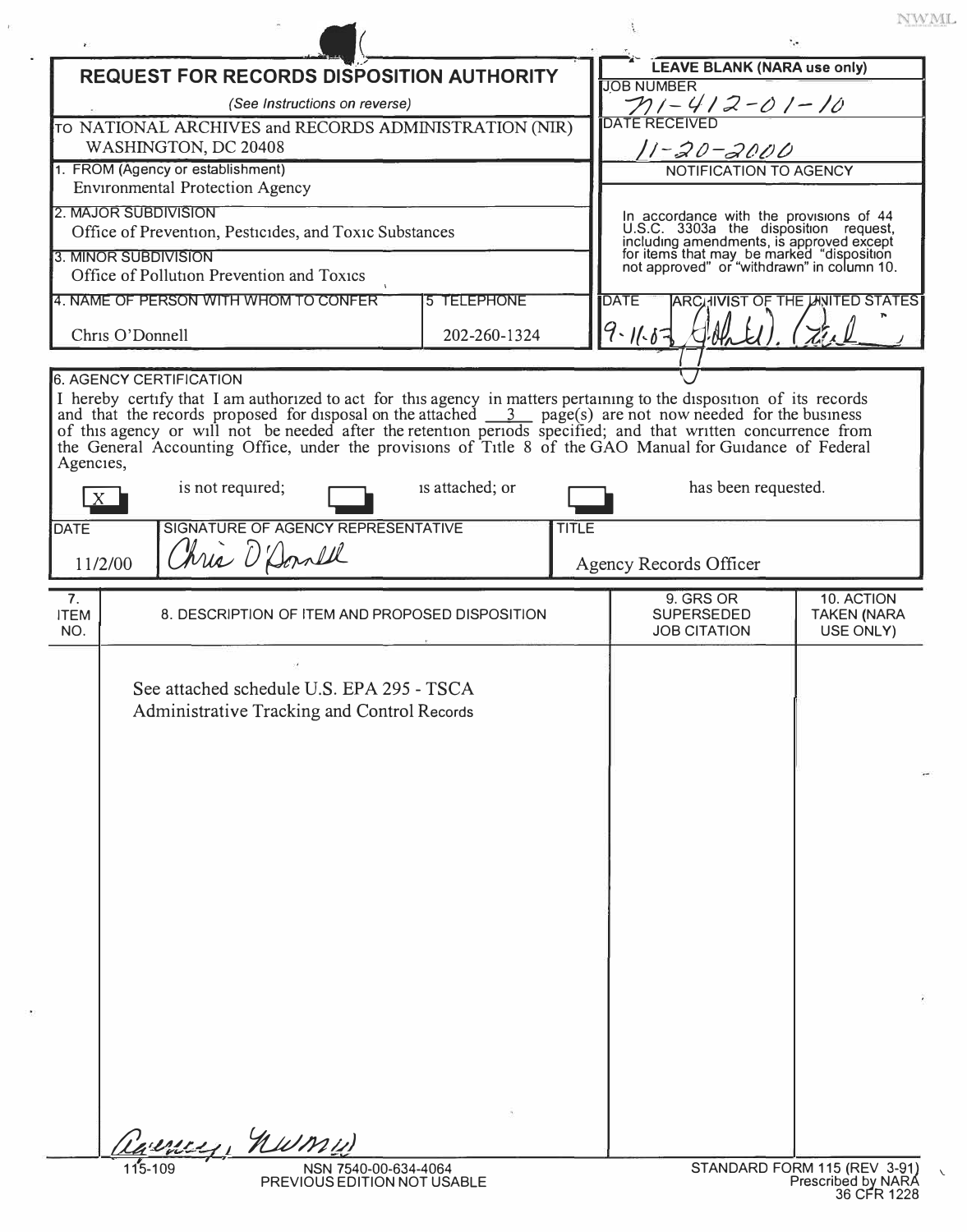#### **U.S. EPA RECORDS SCHEDULE 295**

 $\mathbf{v}$ 

#### **DRAFT:** 6/27/02

#### **SERIES TITLE:TSCA** Administrative Tracking and Control Records

**PROGRAM:Toxic** Substances

**EPA SERIES NO:295** 

**AGENCY FILE CODE:TOXI** 295

## **NARA DISPOSAL AUTHORITY:**

Nl-412-01-10

**APPLICABILITY** :Headquarters

#### **DESCRIPTION:**

Log books, registers, and other tracking records in hard copy or electronic form used to control or document the receipt status, maintenance or use of documents which contain TSCA confidential business information (CBI).

#### **DISPOSITION INFORMATION:**

**a. Record copy of tracking and control records maintained as a separate file and containing significant information for determining location and custodian of CBI material, including microfilm transfer logs, document inventory (region/contractor) logs and records disposition logs** 

Disposable.

Break file annually. Keep in office up to 7 years after file break, then destroy.

## **b. Record copy of tracking and control records maintained as a separate file and containing no significant information, including visitors sign-in logs, fax transmittal sheets, firm mailing books, and other mail receipt logs**

Disposable.

Break file annually. Keep in office up to 18 months after file break, then destroy.

# **c. Record copy of tracking and control records maintained with related case files, including domestic and overseas return receipts (PS forms 3811 and 2865) and green cover sheets (EPA Form 7740-9)**

Varies.

File with appropriate case file or related records and follow instructions for related records.

## **d. Electronic copies created with word processing and electronic mail applications**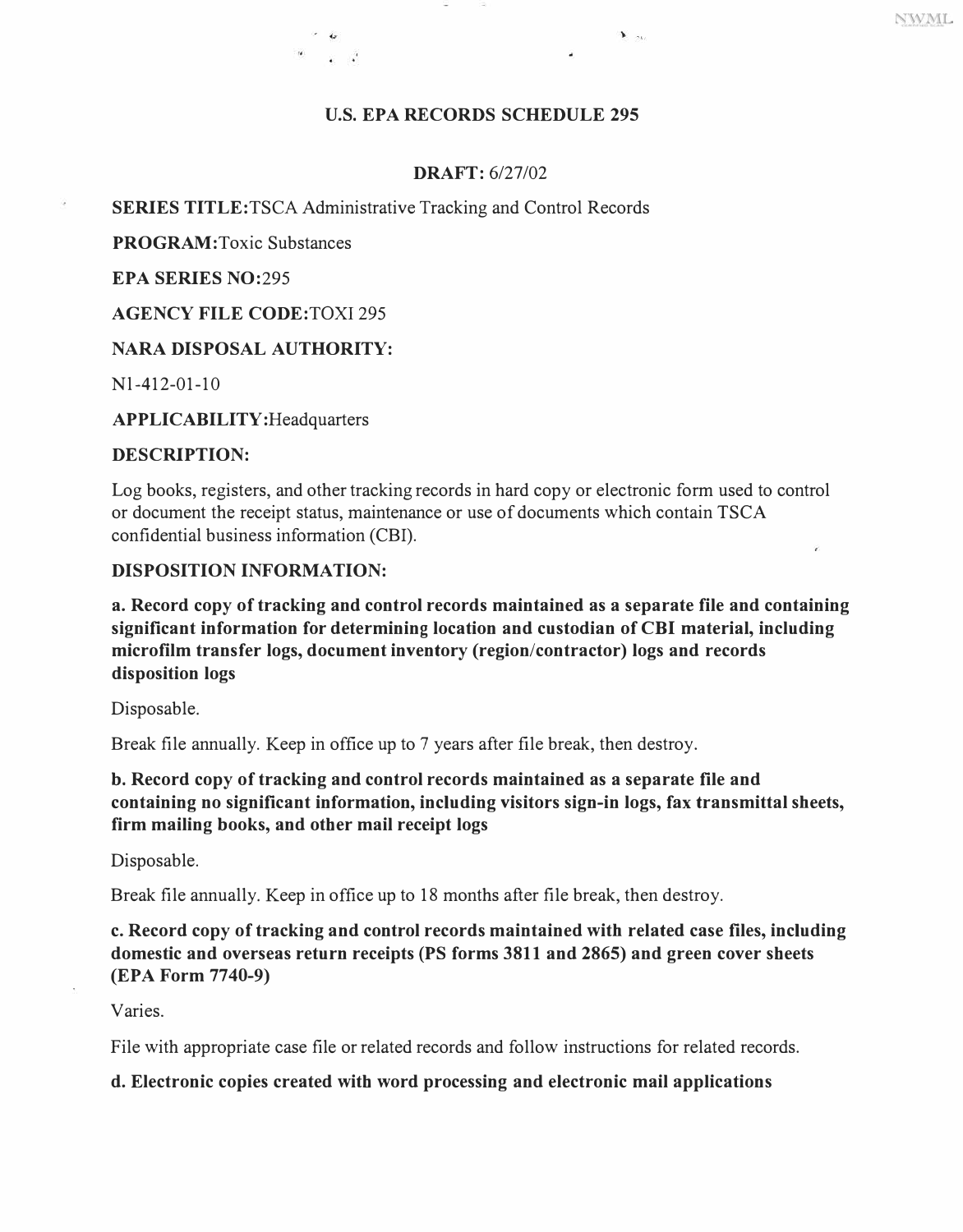Disposable.

Delete when record copy is generated.

**ARRANGEMENT:Arrangement** varies.

**TYPE OF** RECORDS:Logs/registers

**SPECIFIC RESTRICTIONS:Confidential** business information

•1

**MEDIUM:Paper,** microfilm, electronic

**FUNCTIONS SUPPORTED:Program** management

## **SPECIFIC LEGAL REQUIREMENTS:**

None

## **REASONS FOR DISPOSITION:**

Disposition meets program's administrative needs.

## **AGENCY-WIDE GUIDANCE:**

This item covers records accumulated by various offices maintaining CBI and non-CBI information.

Records are maintained in a variety of formats, including: Paper - Logs of various kinds (example: visitors, inventory), firm mailing books, return receipts, transfer receipts, green cover sheets; Microfilm - Green cover sheets; Electronic - Small data bases such as mail receipt/tracking, disposition data.

The Confidential Business Information Tracking System is covered by EPA 090.

As required by 36 CFR 1228.58, records with special restrictions such as confidential business information (CBI) or those exempted from disclosure by statute such as the Privacy Act must be shredded or otherwise definitively destroyed with witnessed disposal for records destroyed by contractors.

Microform copies are to be produced in accordance with standards in 36 CFR 1230.10 and 1230.20. If paper records are not converted to microform, the same disposition applies to the paper records.

# **PROGRAM OFFICE GUIDANCE/ DESCRIPTIVE INFORMATION:**

## **CONTROLLING UNIT:**

Unit:Office of Prevention, Pesticides and Toxic Substances

**Location**:205E

**Inclusive Dates:** 

**Volume on Hand (feet):**